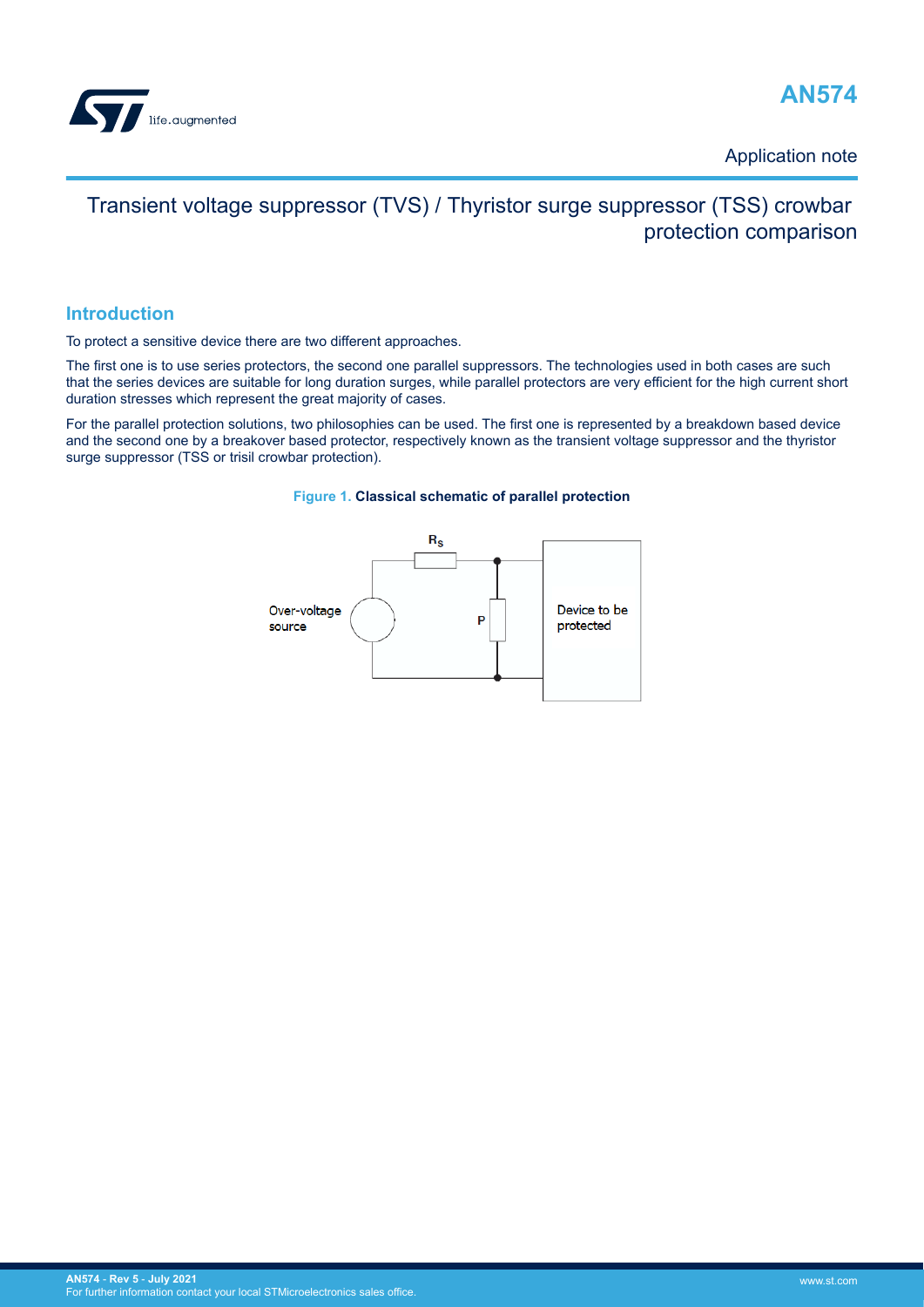# <span id="page-1-0"></span>**1 Transient voltage suppressor (TVS) / Thyristor surge suppressor (TSS)**

## **1.1 Electrical characteristics**

The transient voltage suppressor is a clamping device which suppresses all overvoltages above the breakdown voltage  $(V_{BR})$ .

The TSS is a crowbar device which switches on when overvoltages rise up to the breakover voltage  $(\pm V_{BO})$ .



#### **Figure 2. Electrical characteristics**

## **1.2 Electrical schematics**

The transient voltage suppressor (TVS) may be unidirectional (Figure 3 (A)) or bidirectional (Figure 3 (B)). In unidirectional form, it operates as a clamping device in one sense and like a rectifier in the other. The TSS may be designed to function with a fixed breakover value (Figure 3 (C)) or a value which can be programmed by the gate (Figure 3 (D))



### **Figure 3. Electrical schematics**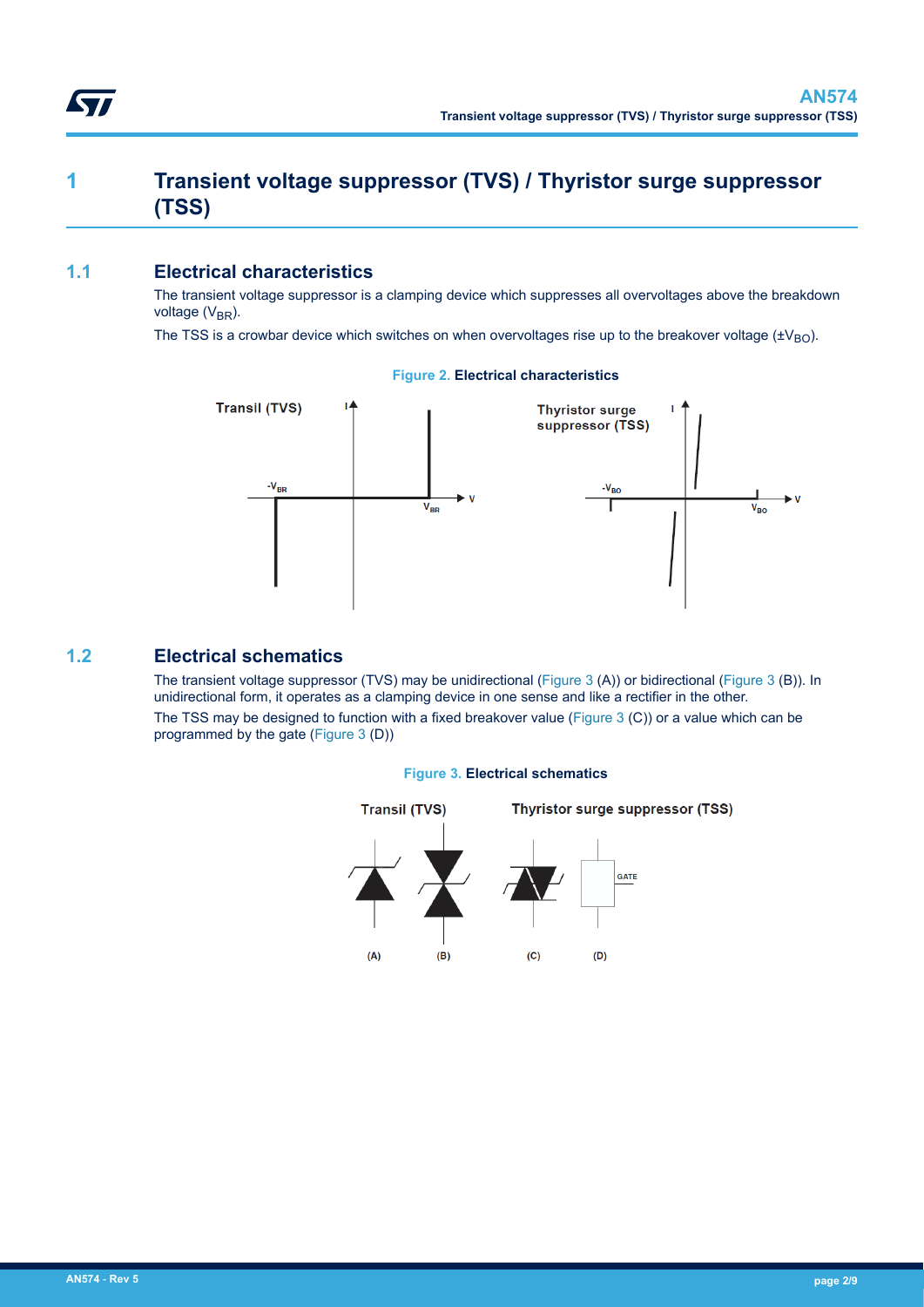## **1.3 Electrical behavior**

<span id="page-2-0"></span>W

#### **Figure 4. Electrical behavior in a transient voltage suppressor (TVS) and a thyristor surge suppressor (TSS)**



For the same surge (A), Figure 4 shows the electrical behavior of a transient voltage suppressor (TVS) and a TSS.

The parts (B) and (C) of Figure 4 give the voltage across the transient voltage suppressor (TVS) and the current through it. It is important to note that the current flows through the protection device only during the clamping phase. This fact has to be taken into account when the protector is chosen, because the current duration is always shorter than that of the overvoltage surge.

The parts (D) and (E) of Figure 4 relate to the thyristor surge suppressor (TSS) behavior. In this case the device fires when the voltage across it reaches the breakdown voltage  $V_{BO}$  and remains in the on-state until the current falls under the holding value  $I_H$ . The current flows through the TSS during all of the on-state phase.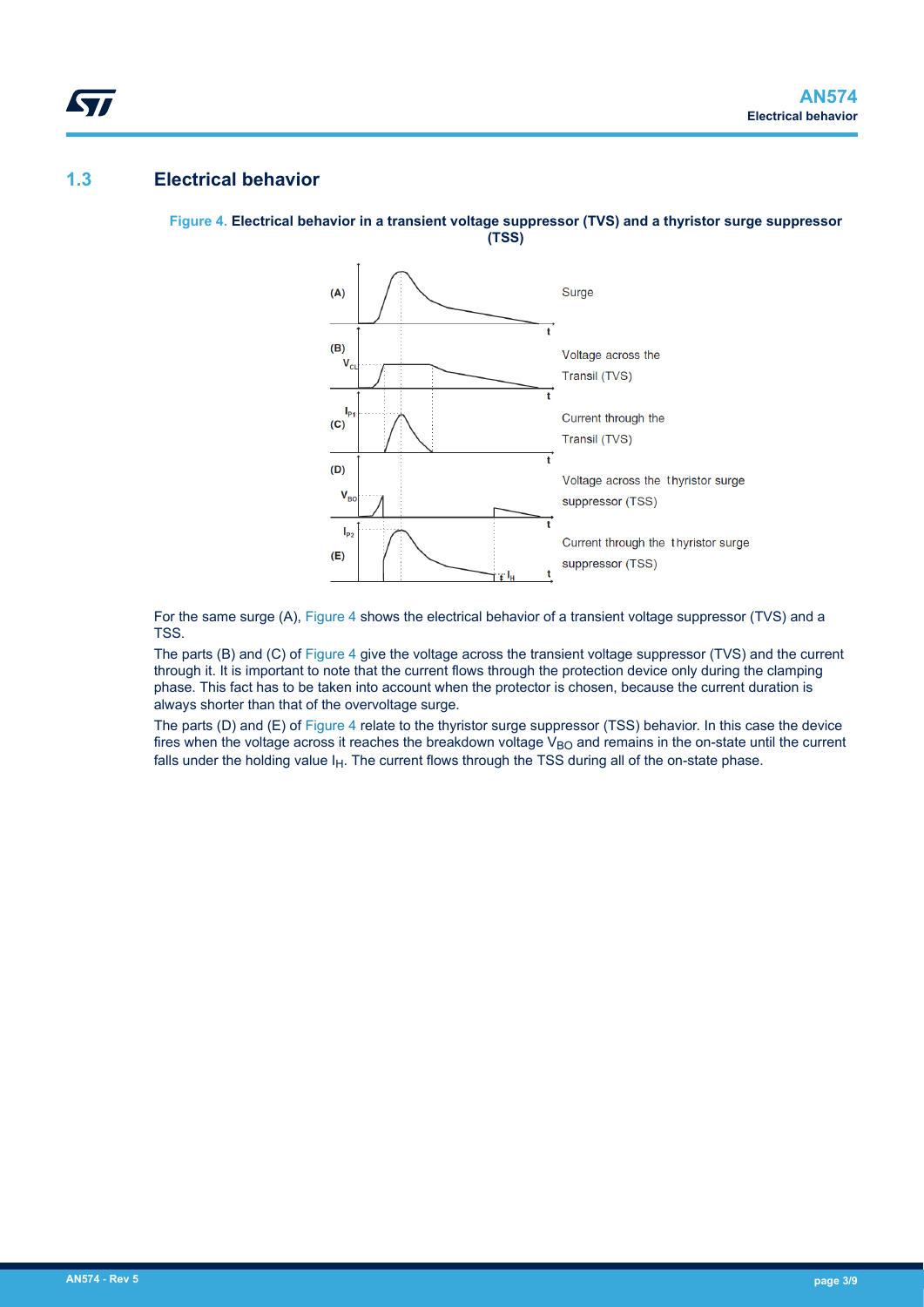## **1.4 Power dissipation**

<span id="page-3-0"></span>ST

The dissipated power in both the transient voltage suppressor (TVS) and the TSS is due to the presence of voltage across and current through the protection device.

Note that for the same package, the current-handling capability of a transient voltage suppressor depends on the breakdown voltage, whereas this is not the case for a TSS.

For example, with the SMB package we have the transient voltage suppressor series SMBJ and the thyristor surge suppressor (TSS) family SMP100LC which have different behavior in terms of current suppression.

#### **Table 1. Current capabilities of transient voltage suppressor (TVS) SMBJ and thyristor surge suppressor SMP100LC**

|                                                 | <b>Current capability for 1ms wave</b> |       |       |       |
|-------------------------------------------------|----------------------------------------|-------|-------|-------|
|                                                 | 8 V                                    | 65 V  | 140 V | 200V  |
| <b>Transient voltage</b><br>suppressor (TVS)    | 61 A                                   | 6.7 A | 3 A   | 2 A   |
| Thyristor surge<br>suppressor SMP100LC<br>(TSS) | 100 A                                  | 100A  | 100 A | 100 A |

As shown in Table 1 the current rating of SMP100LC devices is always 100 A whatever the V<sub>BR</sub> value, while it depends on the  $V_{BR}$  for the SMBJ series.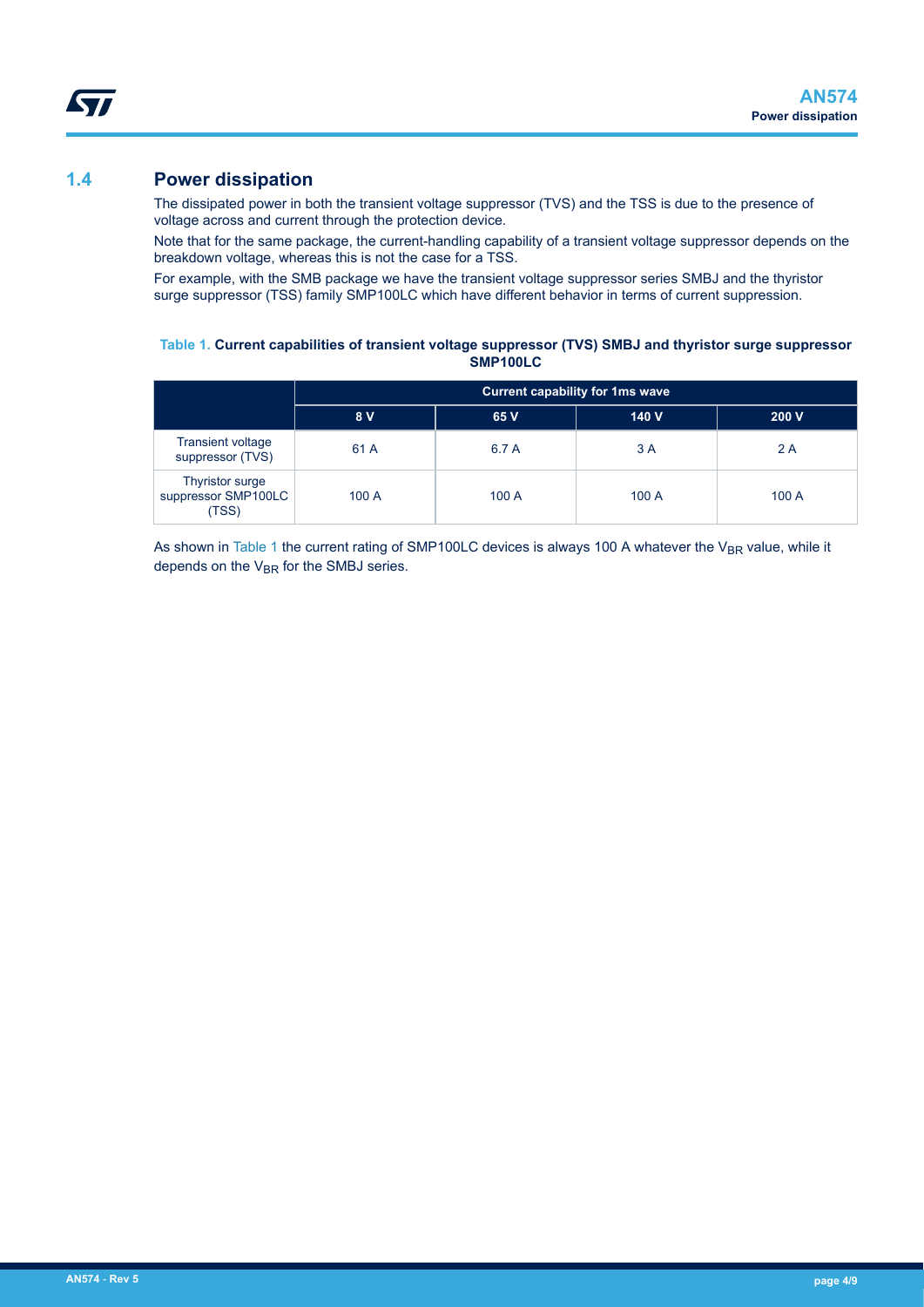## <span id="page-4-0"></span>**2 Summary**

|                                   | <b>Transil (TVS)</b>             | Thyristor surge suppressor                                                   |
|-----------------------------------|----------------------------------|------------------------------------------------------------------------------|
| <b>Type of action</b>             | Clamping                         | Crowbar                                                                      |
| <b>Electrical characteristics</b> | $-V_{nn}$<br>- v<br>$V_{\rm BH}$ | $-V_{BO}$<br>÷v<br>$\overline{\mathsf{v}}_{\scriptscriptstyle{\mathsf{BO}}}$ |
| Schematics                        | or $\sum$                        | <b>GATE</b><br>$\overline{\text{or}}$                                        |
| <b>Electrical behavicrs</b>       | $V_{CL}$                         | $V_{BO}$                                                                     |
| <b>Action start</b>               | $V$ surge > $V_{BR}$             | $V$ surge > $V_{BO}$                                                         |
| Action stop                       | $V$ surge < $V_{BR}$             | I < Holding current                                                          |

### **Figure 5. Transient voltage suppressor (TVS) / Thyristor surge suppressor (TSS)**

### **Table 2. Transient voltage suppressor (TVS) / Thyristor surge suppressor (TSS) distinctive advantages**

| <b>Transient voltage suppressor (TVS)</b>                               | Thyristor surge suppressor (TSS)                              |
|-------------------------------------------------------------------------|---------------------------------------------------------------|
| No short - circuit across low - impedance lines, eq - power-<br>supply. | Greater power handling due to lower voltage across terminals. |
| No need to ensure device switch - off after transient subsides.         | Available with programmable breakover voltage.                |

Figure 5 and Table 2 summarize the different behavior and advantages of both transient voltage suppressor (TVS) and TSS devices. It is not possible to say "transient voltage suppressors (TVS) are better than TSS" or the opposite, only that their application areas are different. STMicroelectronics produces both types of devices meeting the widest protection requirements range.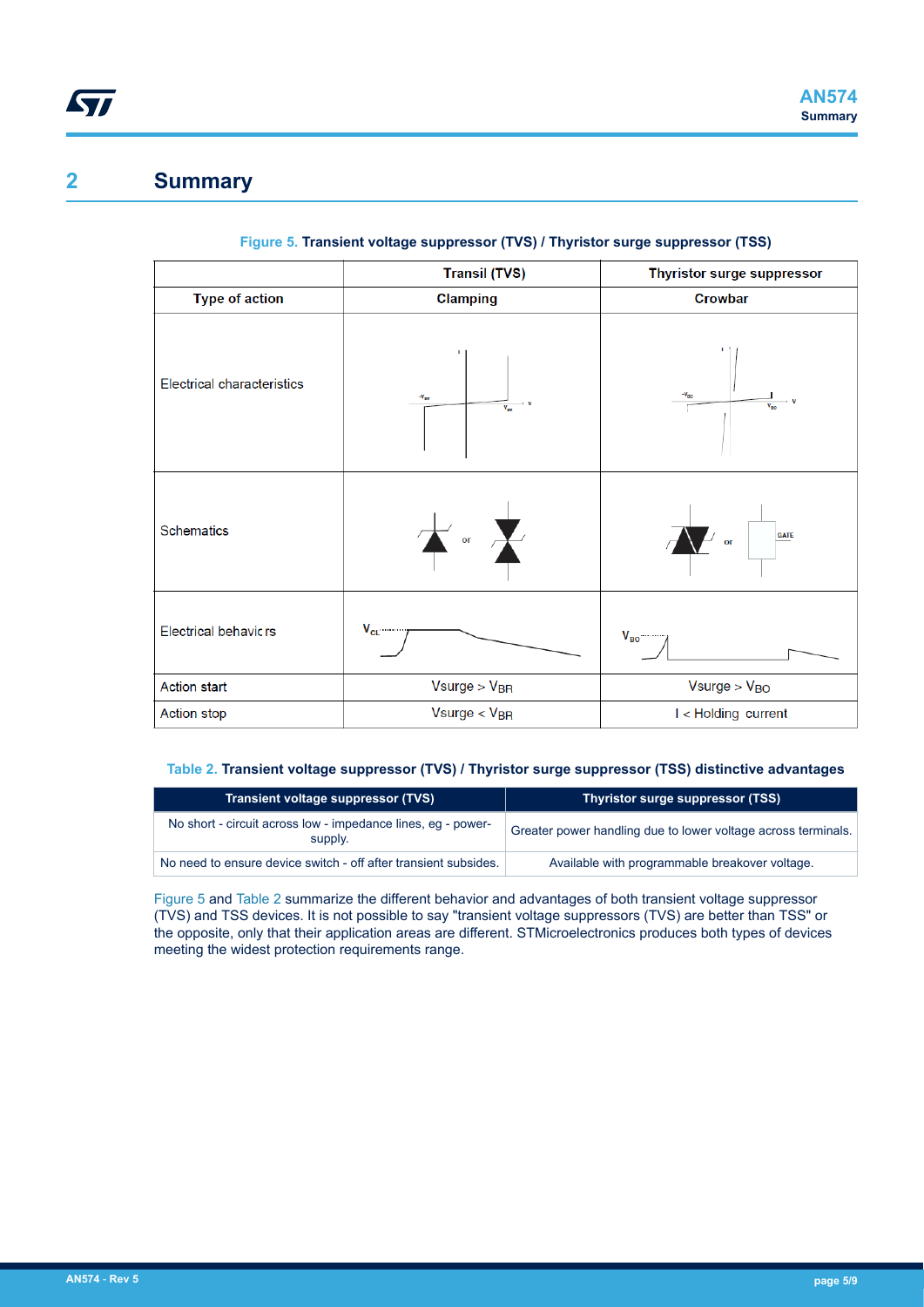# <span id="page-5-0"></span>**Revision history**

| <b>Table 3. Document revision history</b> |  |  |  |  |
|-------------------------------------------|--|--|--|--|
|-------------------------------------------|--|--|--|--|

| <b>Date</b>   | <b>Revision</b> | <b>Changes</b>                                                |
|---------------|-----------------|---------------------------------------------------------------|
| November-1997 |                 | <b>First Issue</b>                                            |
| 10-May-2004   | $\mathcal{P}$   | Stylesheet update. No content change.                         |
| 24-May-2004   | 3               | Minor text changes, no content change.                        |
| 09-Sep-2004   | 4               | Minor text changes to improve readability, no content change. |
| 21-Jul-2021   | 5               | Updated Table 1.                                              |
|               |                 | Minor text changes.                                           |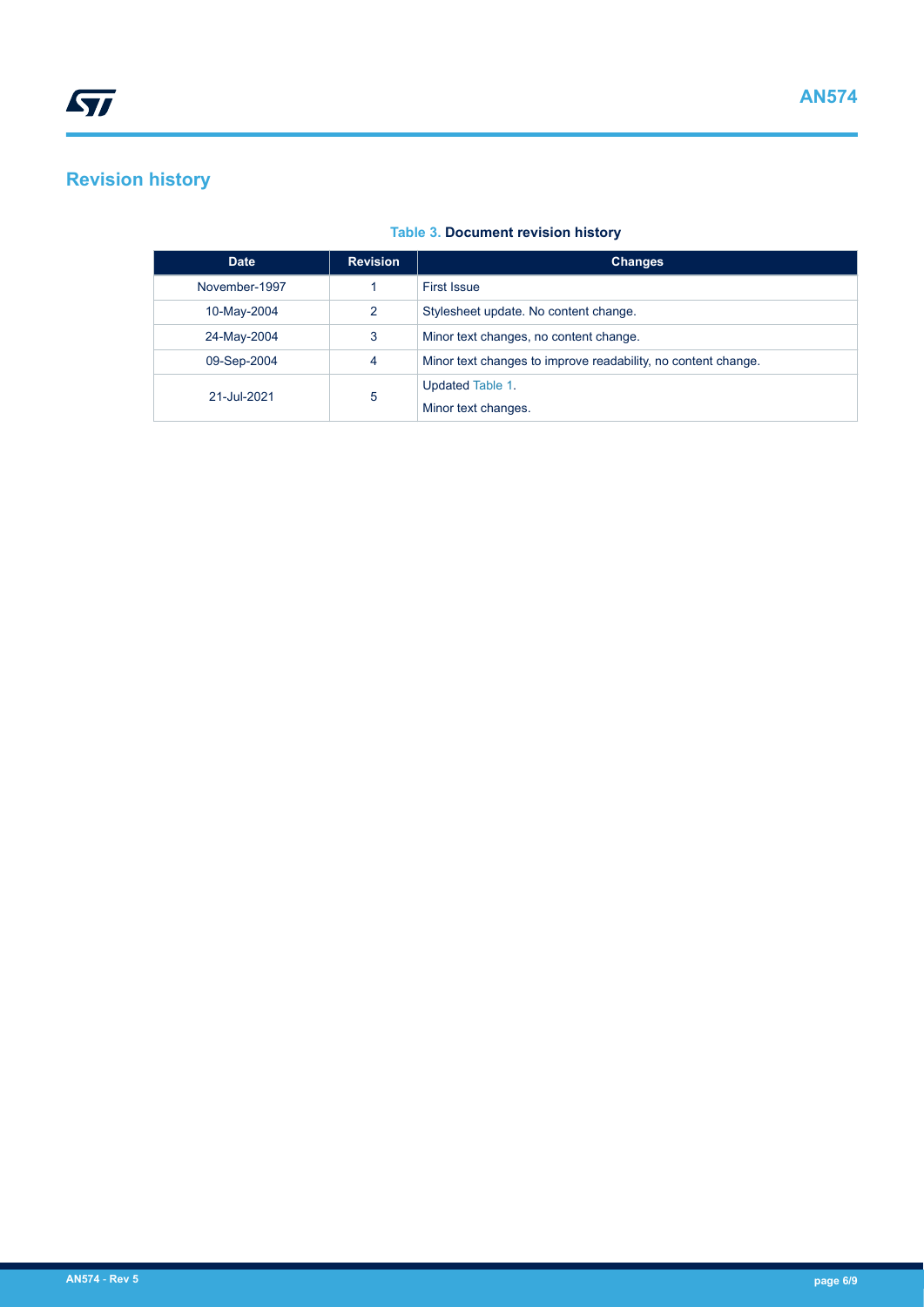

## **Contents**

| 1 <sup>1</sup> |  | Transient voltage suppressor (TVS) / Thyristor surge suppressor (TSS) 2 |  |
|----------------|--|-------------------------------------------------------------------------|--|
|                |  |                                                                         |  |
|                |  |                                                                         |  |
|                |  |                                                                         |  |
|                |  |                                                                         |  |
| 2 <sup>7</sup> |  |                                                                         |  |
|                |  |                                                                         |  |
|                |  |                                                                         |  |
|                |  |                                                                         |  |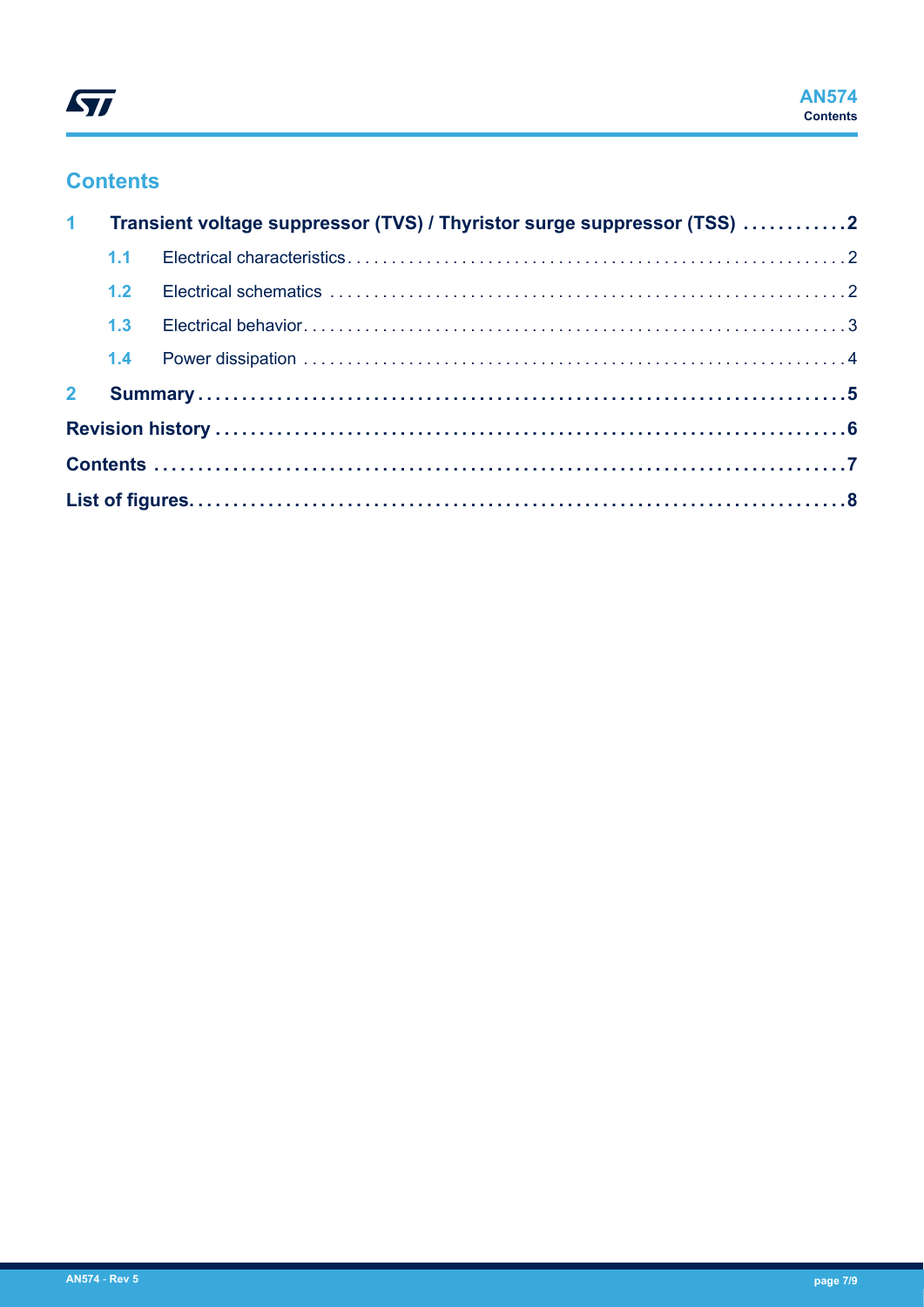# <span id="page-7-0"></span>**List of figures**

| Figure 1. |                                                                                                       |  |
|-----------|-------------------------------------------------------------------------------------------------------|--|
| Figure 2. |                                                                                                       |  |
| Figure 3. |                                                                                                       |  |
| Figure 4. | Electrical behavior in a transient voltage suppressor (TVS) and a thyristor surge suppressor (TSS). 3 |  |
| Figure 5. |                                                                                                       |  |